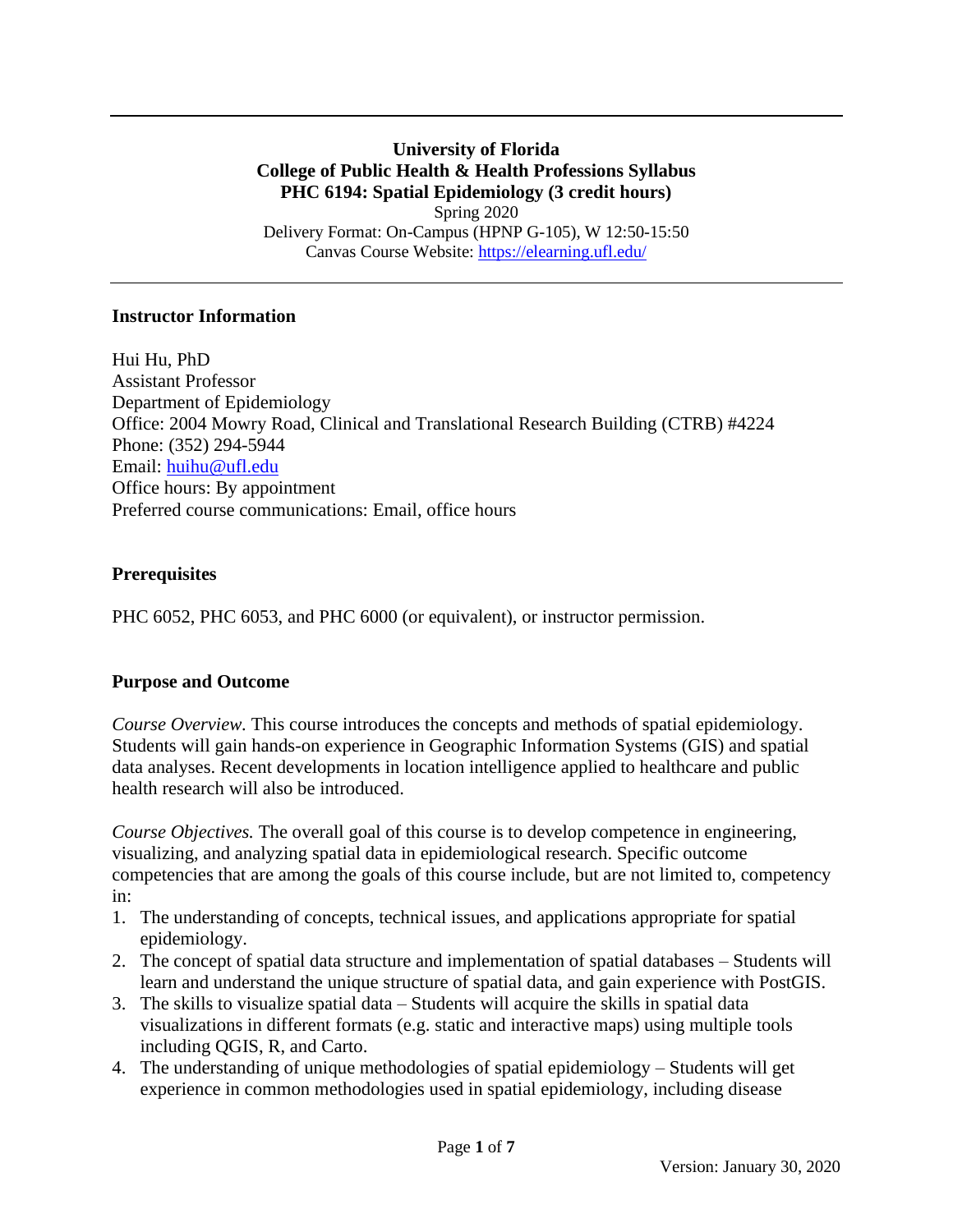mapping, disease clustering, ecological analysis, and advanced methods such as geographically weighted regression and Bayesian models.

*Instructional Methods.* We will meet for 14 sessions, each of which will last 3 hours. Classes are lecture- and lab-based, and students will be expected to run VirtualBox on their laptops for the labs unless otherwise required. There are no exams, and grades will be based entirely on attendance (5%), homework assignments (50%), and final project (45%).

## **Description of Course Content**

*Course Schedule.*

| Date              | Agenda ( $\bullet$ = topic, $\Diamond$ = Lab)                                       | <b>Assignment Due</b><br>(% of Final Grade*) | Project Due<br>(% of Final Grade) |  |
|-------------------|-------------------------------------------------------------------------------------|----------------------------------------------|-----------------------------------|--|
| January 8, 2020   | • Course overview<br>♦ Virtual Machine Setup, R Crash Course                        |                                              |                                   |  |
| January 15, 2020  | • Introduction to Spatial Database,<br>Relational Database, and SQL<br>♦ PostgreSQL |                                              |                                   |  |
| January 22, 2020  | • Spatial Data Engineering<br>$\Diamond$ PostGIS                                    | Assignment 1<br>$(10\%)$                     |                                   |  |
| January 29, 2020  | • Geocoding and Spatial Data Linkage<br>♦ Google Maps Geocoding API                 |                                              | Form a project<br>team $(0%)$     |  |
| February 5, 2020  | • Spatial Data Visualization, Part 1<br>$\Diamond$ QGIS                             |                                              |                                   |  |
| February 12, 2020 | • Spatial Data Visualization, Part 2<br>$\Diamond$ R and Carto                      |                                              |                                   |  |
| February 19, 2020 | • Disease Mapping<br>♦ Smoothing and Interpolation                                  | Assignment 2<br>$(10\%)$                     |                                   |  |
| February 26, 2020 | • Disease Clustering<br>♦ Densities and Spatial Autocorrelation                     | Assignment 3<br>$(10\%)$                     |                                   |  |
| March 11, 2020    | • Ecological Analyses<br>♦ Mixed-effects Models                                     |                                              |                                   |  |
| March 18, 2020    | • Student Presentations                                                             | Assignment 4<br>$(10\%)$                     | Project proposal<br>(15%)         |  |
| March 25, 2020    | • Geographically Weighted Regression<br>$\Diamond$ GWR                              |                                              |                                   |  |
| April 1, 2020     | · Bayesian Models, Part 1<br>$\Diamond$ JAGS                                        | Assignment 5<br>$(10\%)$                     |                                   |  |
| April 8, 2020     | · Bayesian Models, Part 2<br>$\Diamond$ R-INLA                                      |                                              |                                   |  |
| April 15, 2020    | • Student presentations                                                             |                                              |                                   |  |
| April 22, 2020    | No class                                                                            | Assignment 6<br>$(10\%)$                     | Project report<br>(30%)           |  |

\* Only the highest 5 grades will count towards the final course grade.

*Course Materials and Technology.* Readings for the course will be assigned each week for the next lecture. There is no required textbook. For technical support for this class, please contact the UF Help Desk at: [Learning-support@ufl.edu,](mailto:Learning-support@ufl.edu) (352) 392-HELP – select option 2, or [https://lss.at.ufl.edu/help.shtml.](https://lss.at.ufl.edu/help.shtml)

## **Academic Requirements and Grading**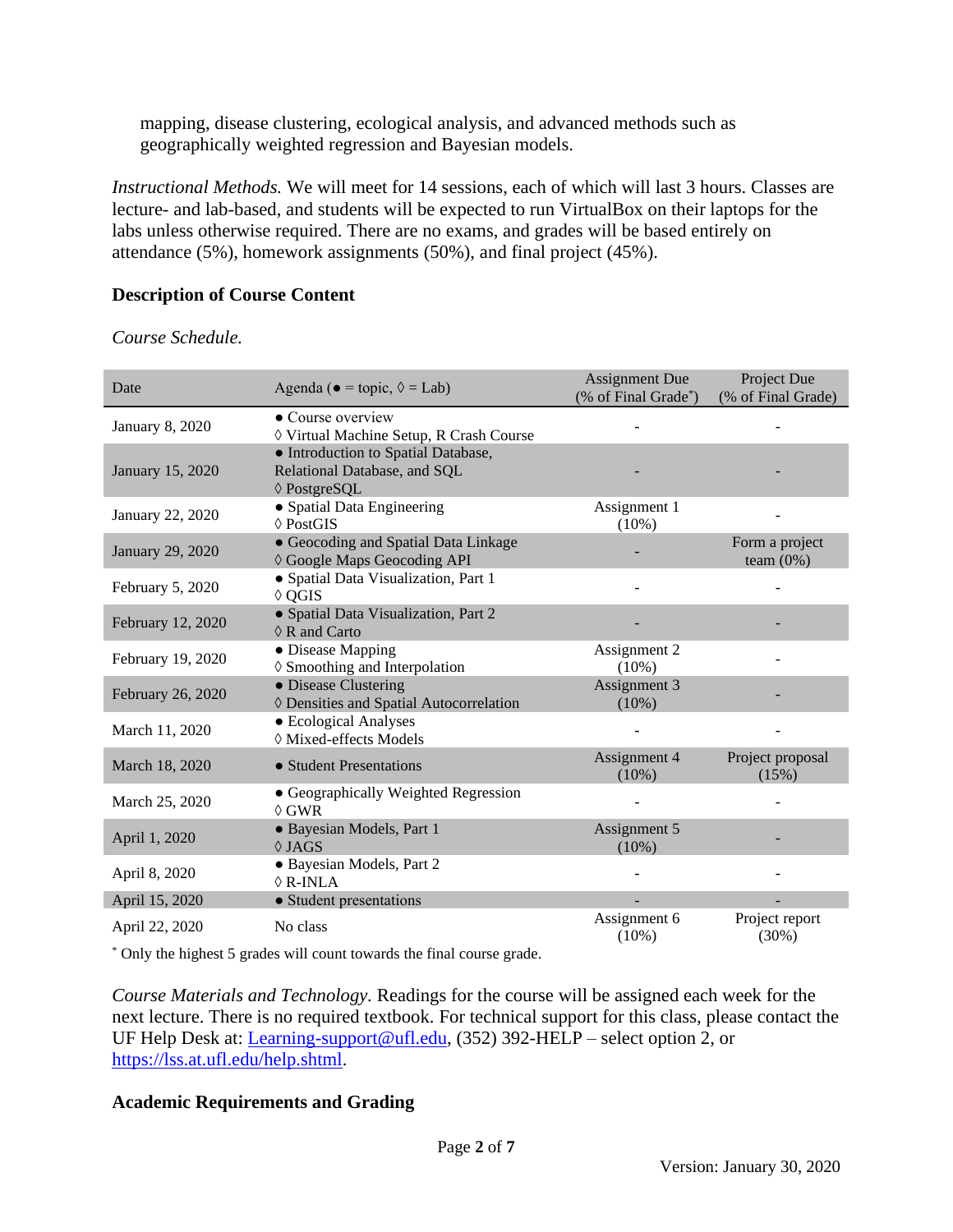*Grade Composition.*

- Attendance: 5%
- Homework assignments: 50%
- Midterm (project proposal and presentation): 15%
- Final (project report and presentation): 30%

*Attendance.* Class attendance is mandatory. Excused absences follow the criteria of the UF Graduate Catalogue (e.g. illness, serious family emergency, military obligations, religious holidays), and should be communicated to the instructor prior to the missed class day when possible. UF rules require attendance during the first two course sessions. Each unexcused absence results in a 1.5% point deduction from the final grade. Missing more than three scheduled sessions without excuse (each session is about 2 hours of instruction) will result in a failure. Students are responsible for all material presented in class and meeting the scheduled due dates for class assignments.

*Homework assignments.* A total of 6 assignments will be given, and the highest 5 grades will count towards the final grade. All assignments are small projects. These exercises are often simple and it is easy to find their implementations online. You can use these online implementations as references. However, you will be penalized if you merely copy others' work. I reserve the rights to ask you to explain your code line-by-line. You are required to compliant with the following assignment rules:

- Your assignment must be turned in no later than 11:59pm on the day it is due.
- Late homework assignments will NOT be accepted, unless you have a formal proof of the exception (e.g., a written doctor note, a police ticket, etc.).
- No handwritten assignment. All assignments need to be submitted electronically either by email or the online system (will be clarified at the beginning of the course).
- DO NOT COPY OTHERS' HOMEWORK. There is zero-tolerance. The one who copy the homework will receive 0 point; and the one who is copied will get only 50% of the points that he/she should have received.
- You can work with others (e.g., discuss, consult, etc.) on a homework assignment. And, if you work on a homework assignment with other students in the course, you are required to list their names when you turn in the assignment. Plagiarism will receive 0 point.
- Searching for a solution on the web—and then submitting it as your answer for a homework assignment—will be considered a violation.

*Course project.* The final product of the course is a course project, which consists of 45% of the final grade. Each student is required to complete a course project. You can work individually or collaborate with other students as a team. For teams with at least one doctoral student, up to two (2) members are allowed. For teams with only master students, up to three (3) members are allowed. Exception can only be made with written explanation and subject to the instructor's approval. In addition, please clearly delineate roles and responsibilities of each team member. Your final grade of the course project will be adjusted based on your contribution (e.g., merely presenting the project in the final presentation is NOT a contribution). Two options are available for the course project. OPTION A: Pick one article from a list of publications (which will be made available mid-February), and write codes to reproduce the findings. OPTION B: Come up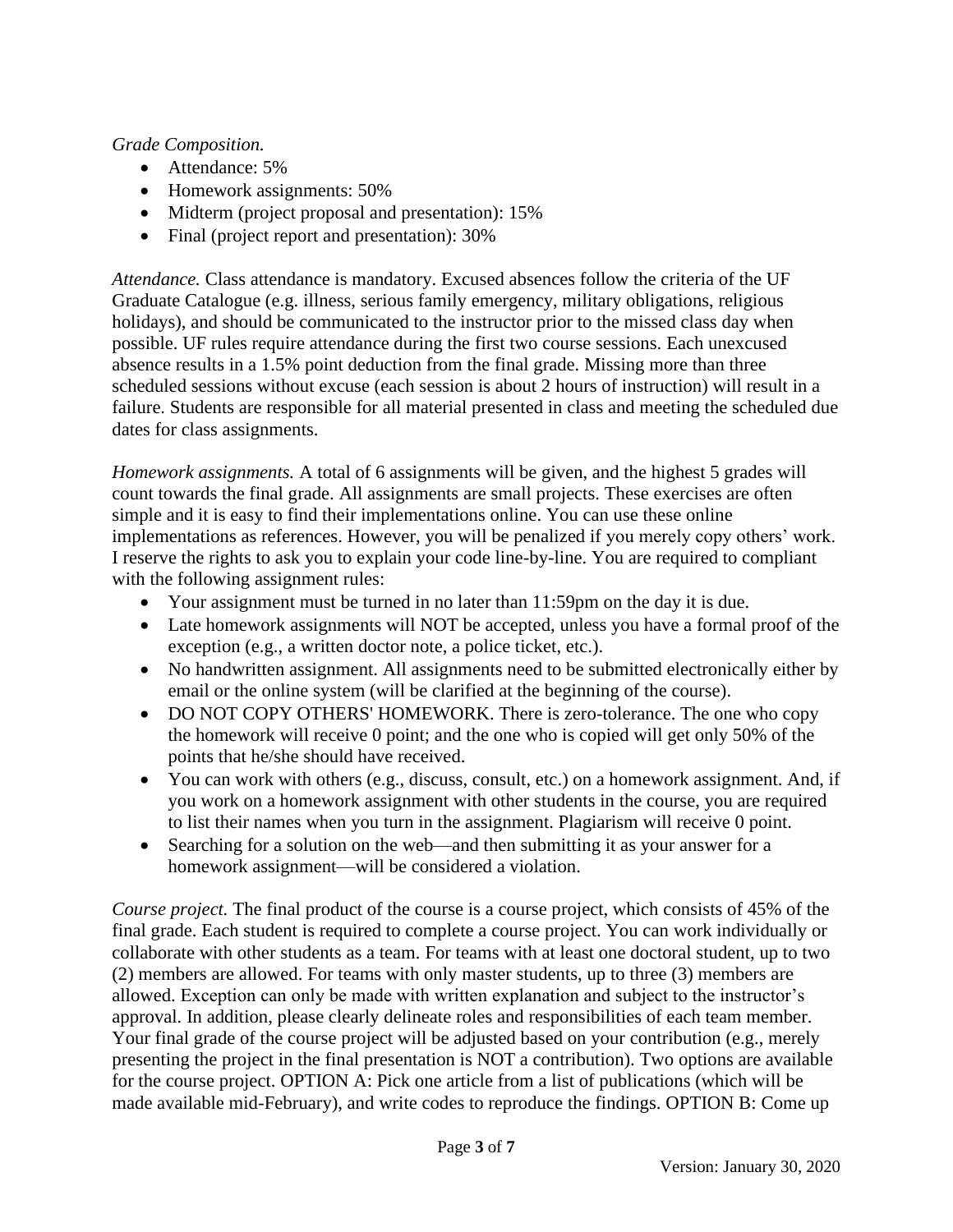your own ideas for the course project. The project is required to include spatial data engineering, analysis, and visualization. You will conduct extensive background research (e.g., literature review, identify and retrieve potential datasets, engineer and analyze the data, visualize and present the findings, etc.), and you are expected to write a project proposal and give a presentation during the midterm. Please follow the detailed requirements below.

# *Project proposal requirements:*

- Cover Page: Include title and list of team members.
- Project description: One-page, and please include the following:
	- o Specific Aims/Objectives: for those choosing option A, please cite the article you'd like to reproduce and briefly summarize the specific aims/objectives of the article. For those choosing option B, please state your aims/objectives.
	- o Approach/Research Design
	- o Timeline
	- o Literature cited (no page limit); please follow the Vancouver style.
- Proposals must use single column and single spacing; Arial or Times New Roman font; font size no smaller than 11 point; tables and figure labels can be in 10 point; 0.5 inch margins.

## *Midterm project proposal presentation:*

- Up to ten (10) slides and no more than 10 minutes of presentation with 5 minutes Q&A.
- Please send the slides to the instructor at least three (3) days in advance.
- Each project team is expected to turn in a final project report, associated code and datasets (or reference to used datasets), and a group presentation.

## *Project report requirements:*

- For those choosing option A, the project report should be structured as an R Markdown Notebook, with all the codes, explanations to the codes, and outputs.
- For those choosing option B, the project report can be up to ten (10) pages (including references). Please structure the report to include:
	- o Title (14 point typeface) and names of each team member
	- o Abstract: no more than 250 words summarizing the project.
	- o Introduction: a short background and objective(s) of the study.
	- o Methods: design, setting, dataset, approaches, and main outcome measurements.
	- o Results: key findings and visualizations
	- o Discussion: key conclusions with direct reference to the implications of the methods and/or results.
	- o References: please follow the Vancouver style.

## *Final project presentation:*

- Up to fifteen (15) slides and no more than 15 minutes of presentation with 5 minutes Q&A.
- Please send the slides to the instructor at least three (3) days in advance.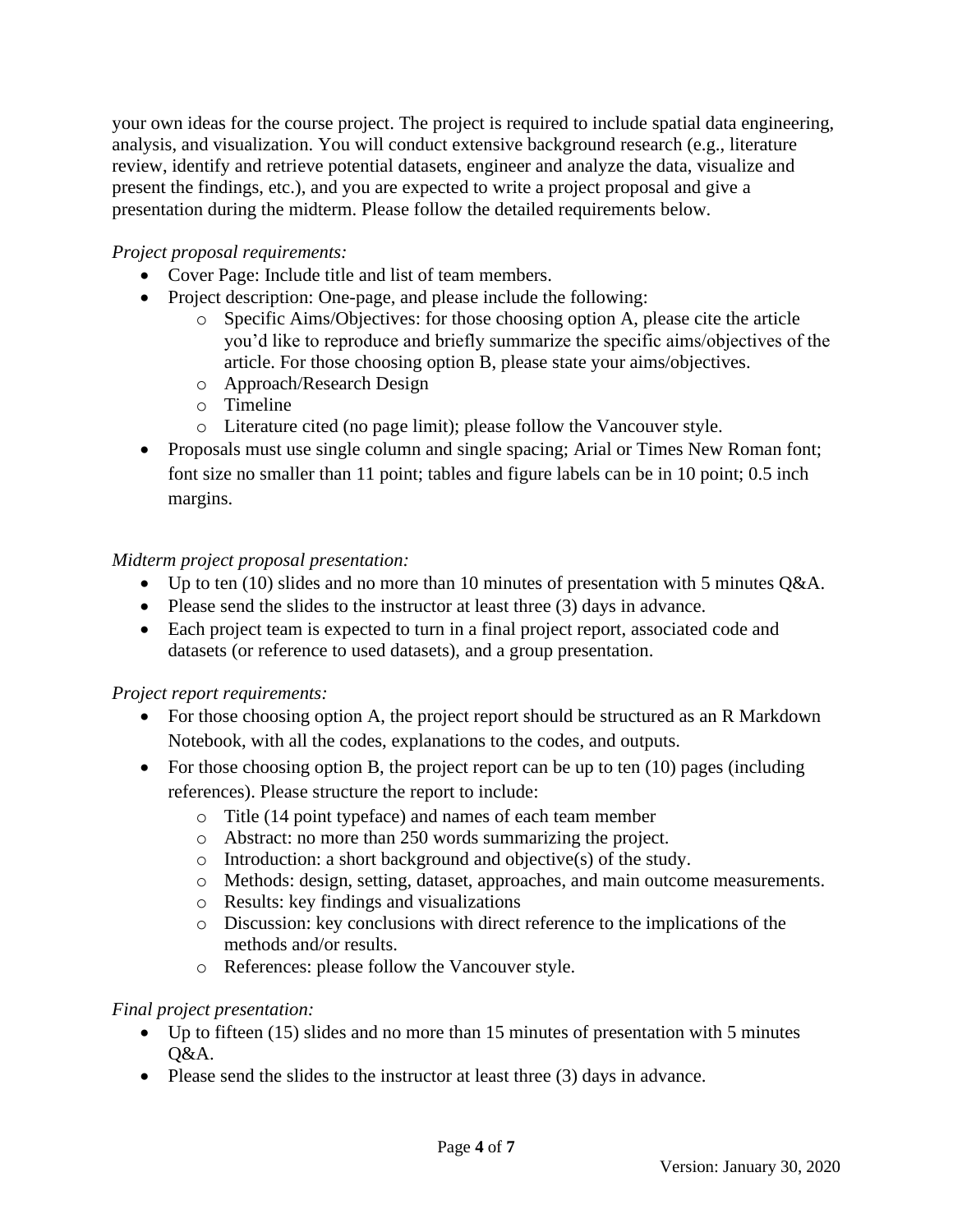*Point system.*

| Points earned 93-100 90-92 87-89 83-86 80-82 77-79 73-76 70-72 67-69 63-66 60-62 <60 |                   |  |  |                                                                                                    |  |  |      |     |
|--------------------------------------------------------------------------------------|-------------------|--|--|----------------------------------------------------------------------------------------------------|--|--|------|-----|
| Letter grade                                                                         | $A \tA - \tB +$   |  |  | $\mathsf{B}$ $\mathsf{B}$ - $\mathsf{C}$ + $\mathsf{C}$ $\mathsf{C}$ - $\mathsf{D}$ + $\mathsf{D}$ |  |  |      |     |
| Grade points                                                                         | 4.0 3.67 3.33 3.0 |  |  | 2.67 2.33 2.0 1.67 1.33 1.0                                                                        |  |  | 0.67 | 0.0 |

For greater detail on the meaning of letter grades and university policies related to them, see the Registrar's Grade Policy regulations at:<http://catalog.ufl.edu/ugrad/current/regulations/info/grades.aspx>

## **Student Expectations, Roles, and Opportunities for Input**

*Expectations Regarding Course Behavior.* Please come to class on time and be prepared to stay until the time scheduled as the end of class. We think your investment in the degree is worth maximizing your in-class experience, and we expect to provide materials that utilize the full, scheduled class times. The use of cell phones is not permitted. Please turn them off or, if you expect urgent calls, set them to "vibrate." Please do not engage in "side conversations" while the instructor or a presenter is leading the class. If the material is unclear, other students are likely to have a similar question; you are strongly encouraged to ask in-class questions so that all students may benefit from the discussion.

*Communication Guidelines.* Assistance with course material is available during scheduled office hours or by appointment. Emailed questions are also welcome, and we aim to address all such inquiries within 24 hours of receipt (or on Monday if the email was sent on Friday). Please do not re-send the same question until the appropriate time frame has elapsed (24 hours or end of day Monday for emails sent on Friday). Student success and understanding is of the utmost importance, so each email receives careful consideration.

*Academic Integrity.* Students are expected to act in accordance with the University of Florida policy on academic integrity. As a student at the University of Florida, you have committed yourself to uphold the Honor Code, which includes the following pledge:

"We, the members of the University of Florida community, pledge to hold ourselves and our peers to the highest standards of honesty and integrity."

You are expected to exhibit behavior consistent with this commitment to the UF academic community, and on all work submitted for credit at the University of Florida, the following pledge is either required or implied:

"On my honor, I have neither given nor received unauthorized aid in doing this assignment."

It is your individual responsibility to know and comply with all university policies and procedures regarding academic integrity and the Student Honor Code. Violations of the Honor Code at the University of Florida will not be tolerated. Violations will be reported to the Dean of Students Office for consideration of disciplinary action. For additional information regarding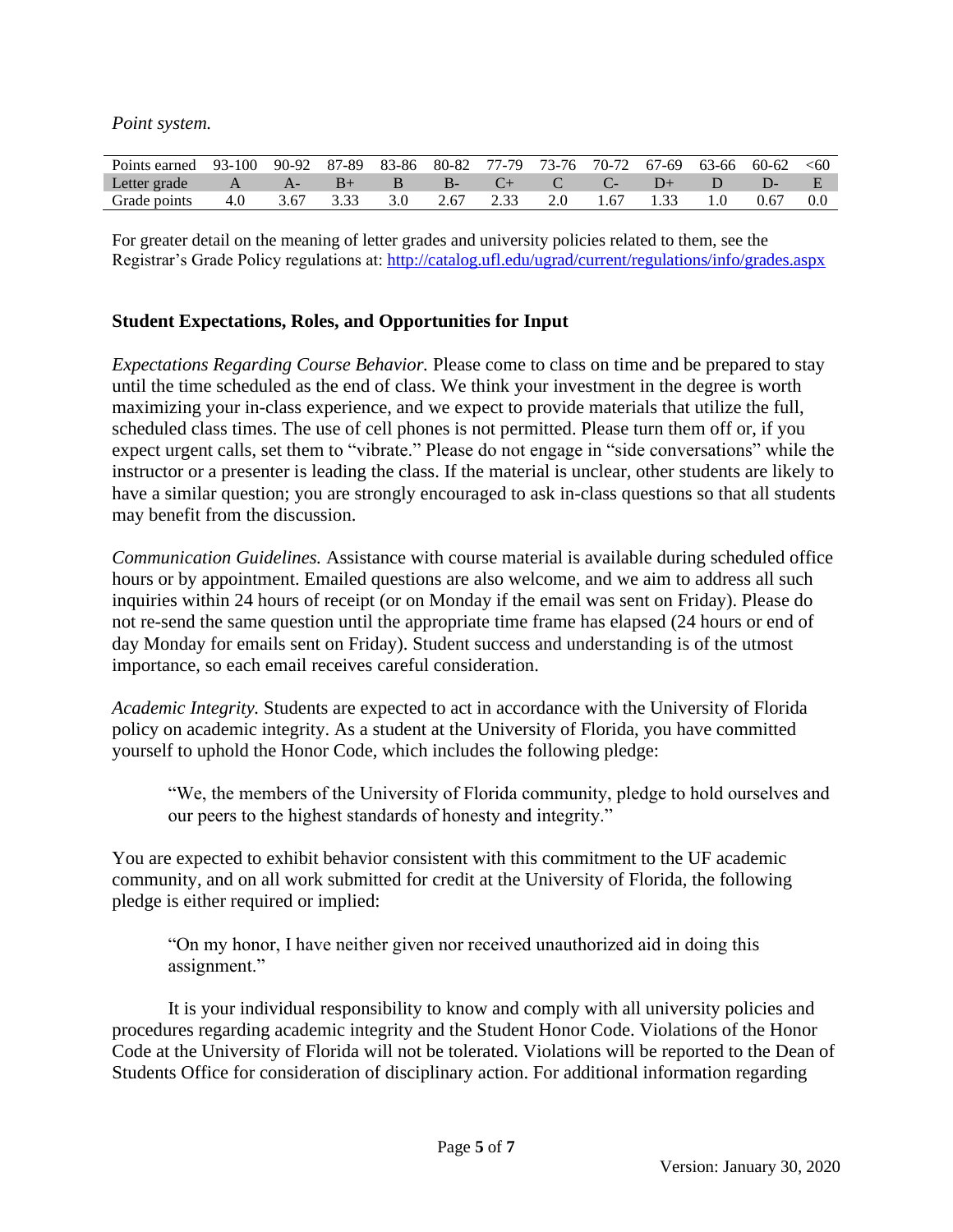Academic Integrity, please see Student Conduct and Honor Code or the Graduate Student Website for additional details:

- <https://www.dso.ufl.edu/sccr/process/student-conduct-honor-code/>
- <http://gradschool.ufl.edu/students/introduction.html>

Please remember cheating, lying, misrepresentation, or plagiarism in any form is unacceptable and inexcusable behavior.

*Online Faculty Course Evaluation Process.* Students are expected to provide feedback on the quality of instruction in this course by completing online evaluations at [https://evaluation.ufl.edu.](https://evaluation.ufl.edu/) Students will be given specific times when the evaluations can be made. Summary results of these assessments are available to students at [https://evaluations.ufl.edu/results/.](https://evaluations.ufl.edu/results/)

It is very important to me that you are able to develop a set of data engineering tools in this course that you will find useful in your career. Naturally, the presentation of some tools may be stronger than others. Your feedback on this issue is extremely valuable to me; please feel free to comment on what strategies worked and which might be improved, as I will modify future versions of this course to leverage such knowledge of strengths and weaknesses. As an additional consideration, these evaluations are also useful at the University level, as they are examined in the context of faculty tenure and promotion procedures.

#### **Support Services**

*Accommodations for Students with Disabilities.* If you require classroom accommodation because of a disability, you must register with the Dean of Students Office [http://www.dso.ufl.edu](http://www.dso.ufl.edu/) within the first week of class. The Dean of Students Office will provide documentation of accommodations to you, which you must then give to me as the instructor of the course to receive accommodations. Please make sure you provide this letter to me by the end of the second week of the course. The College is committed to providing reasonable accommodations to assist students in their coursework.

*Counseling and Student Health.* Students sometimes experience stress from academic expectations and/or personal and interpersonal issues that may interfere with their academic performance. If you find yourself facing issues that have the potential to or are already negatively affecting your coursework, you are encouraged to talk with an instructor and/or seek help through University resources available to you.

- The Counseling and Wellness Center (352) 392-1575 offers a variety of support services such as psychological assessment and intervention and assistance for math and test anxiety. Visit their web site for more information: [http://www.counseling.ufl.edu.](http://www.counseling.ufl.edu/) Online and in person assistance is available.
- You Matter We Care website: [http://www.umatter.ufl.edu/.](http://www.umatter.ufl.edu/) Your well-being is important to the University of Florida. The U Matter, We Care initiative is committed to creating a culture of care on our campus by encouraging members of our community to look out for one another and to reach out for help if a member of our community is in need. If you or a friend is in distress, please contact [umatter@ufl.edu](mailto:umatter@ufl.edu) so that the U Matter, We Care Team can reach out to the student in distress. A nighttime and weekend crisis counselor is available by phone at (352) 392-1575. The U Matter, We Care Team can help connect students to the many